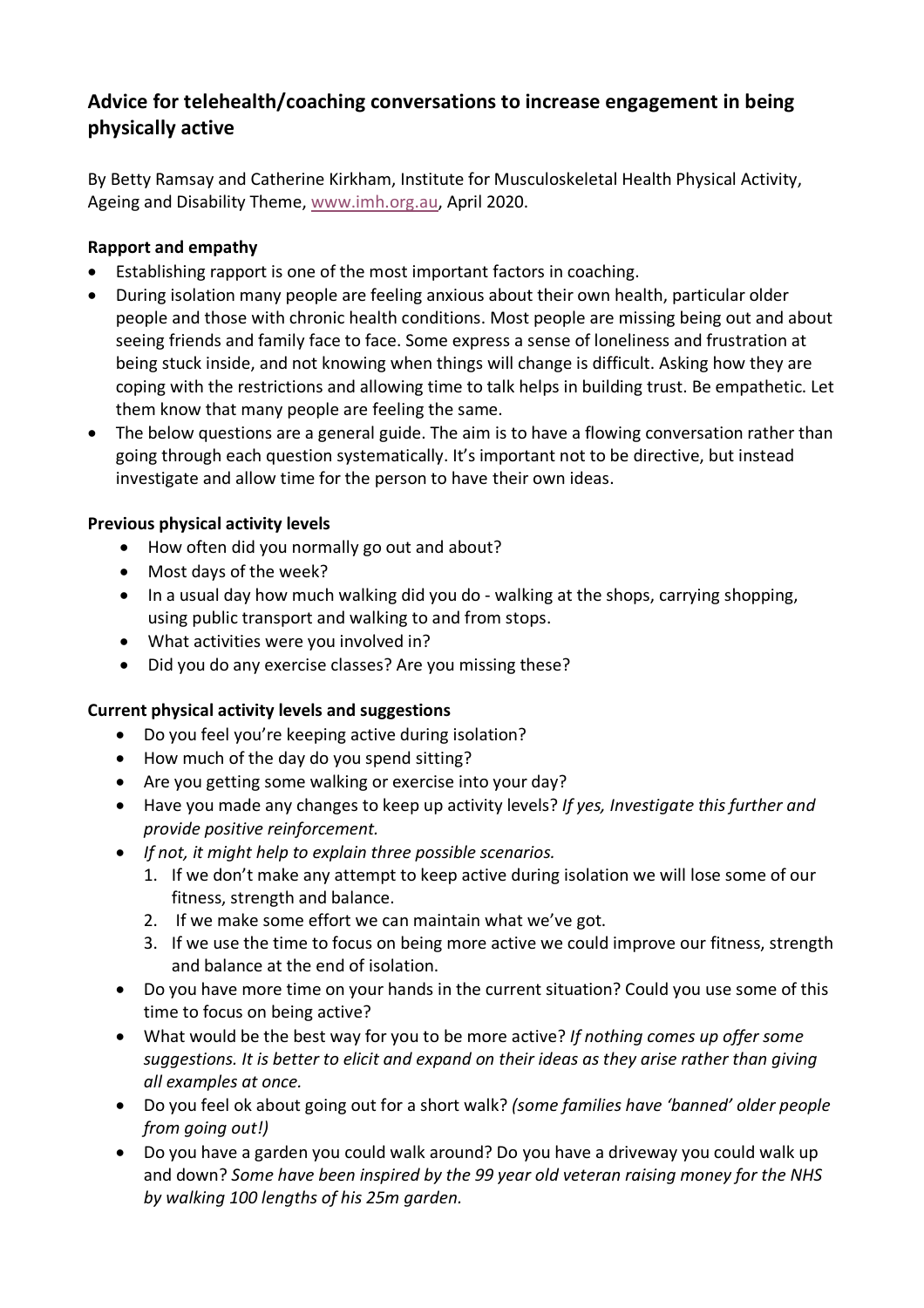- Could you get things off your 'to do' list perhaps doing some clearing out, gardening, housework that you don't normally get to
- Could you do some of the exercises that you've done in a class?
- Would you consider looking at online exercise? Perhaps something new? eg Tai Chi, dance, yoga or Pilates if able.

### **Goals**

- Research has shown that people who write down their goals are twice as likely to achieve them. Decide where you'd like to start and set small goals that you feel confident you can achieve. Review these every week or two.
- Be specific, for example on Mon, Wed and Thurs I will go for a 15 minute walk after breakfast.
- It's important that you start off with small amounts of exercise or walking if you haven't done any for a while. The aim is to feel good when you finish, not exhausted. If it is pleasant or even enjoyable you're more likely to keep it going.

### **Strengths**

- What strengths do you have that will help you to make these changes? *Sometimes this is difficult to answer. If nothing comes up, ask*
	- o Do you see yourself as a determined person?
	- o Do you like routine?
	- o Are you an organised person?
	- o Do you have people in your life who will encourage you?
	- $\circ$  What sort of changes have you made in the past? (eg starting a new activity, giving up smoking, losing weight, getting fit)

### **Barriers**

- What would stop you from being more active? *This is usually easier to answer. Common answers are*
	- o *Laziness*
	- o *Feeling unwell*
	- o *Weather – too hot/cold/windy/wet*
	- o *Procrastination*
	- o *Lack of motivation*
	- o *Not enough time – likely to be less so now*
	- o *Carer responsibilities*

# **Working around barriers**

- What could you tell yourself if one of these barriers comes up?
- For example
	- o if you don't feel motivated, could you go for a shorter walk than usual?
	- o If you're procrastinating, remind yourself that you'll feel better if you just get on and do it now. Reward yourself with something after.
	- o If it's raining could you be active indoors instead of going for a walk?